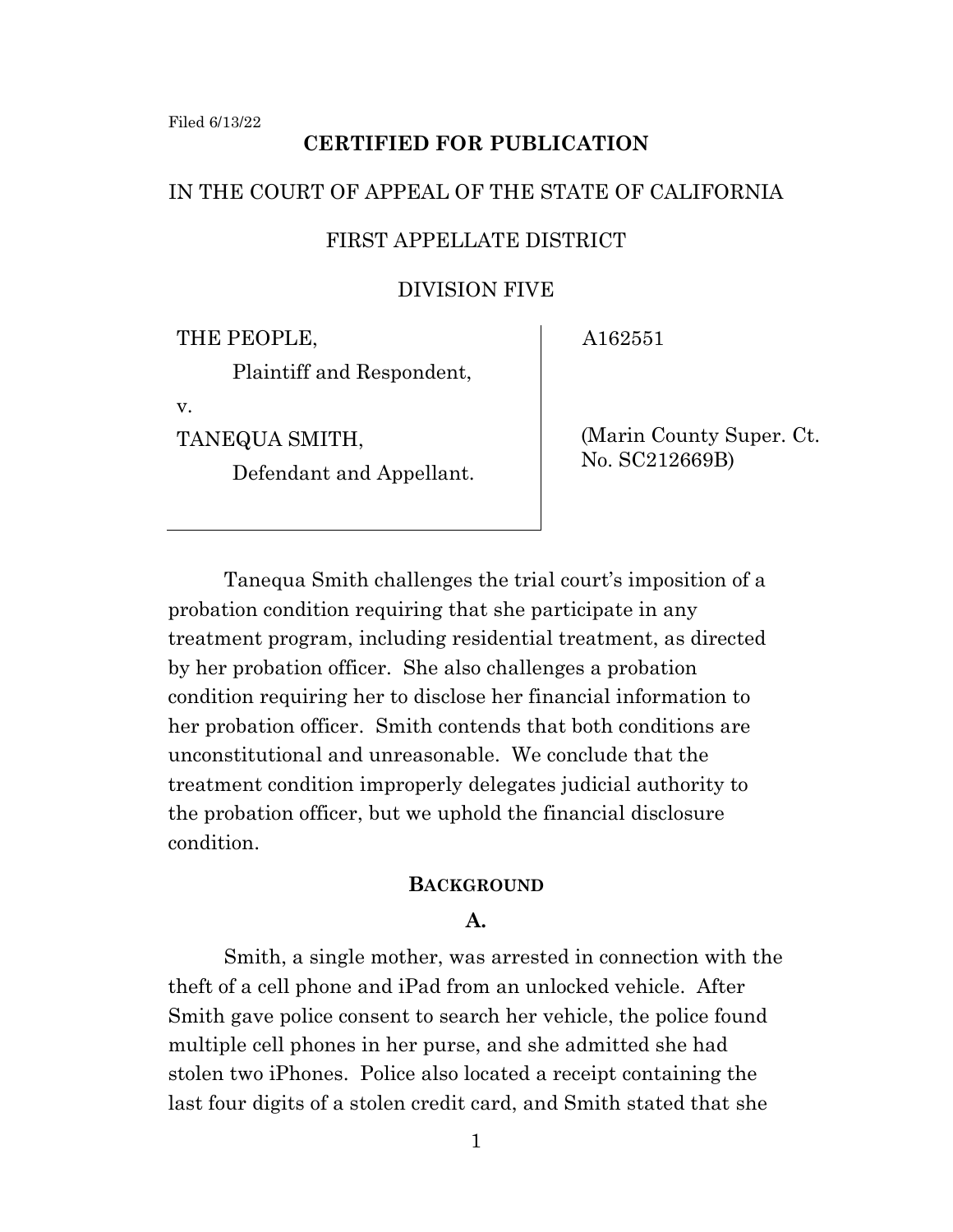had attempted to use the credit card four times to purchase Target gift cards. In addition, the police found suspected methamphetamine in her purse, and Smith admitted it was hers.

The police also searched the vehicle of Smith's friend, B.L., whom they believed had committed the theft along with Smith. They found a backpack containing two wallets with identification cards, credit cards, personal checks, and other documents belonging to other individuals. The police believed the items in the backpack were stolen by Smith and B.L. B.L. told police that Smith said the backpack belonged to her daughter.

Four days later, police stopped Smith's car and, during a search, found suspected methamphetamine. Smith admitted the methamphetamine belonged to her and stated that she " 'likes to get high.' " In Smith's wallet, the police also located a bank card belonging to someone else. Smith stated that she had attempted to use the bank card after finding it on a sidewalk, but it was declined. Police subsequently contacted the owner of the bank card, who stated that his bank card was stolen several months earlier when his car was burglarized.

## **B.**

In exchange for two years of supervised probation and the dismissal of other charges, Smith pled guilty to a single count of unauthorized use of personal identifying information belonging to another person for the purpose of obtaining goods (Pen. Code, § 530.5, subd. (a)).

The probation report recounted Smith's statement that she had been using methamphetamine since 2014, and that she had stopped using it approximately four months after her arrest, in 2020. Smith believed that she could stop using drugs whenever she wanted.

During sentencing, defense counsel noted that Smith had been unable to find child care for her daughter during the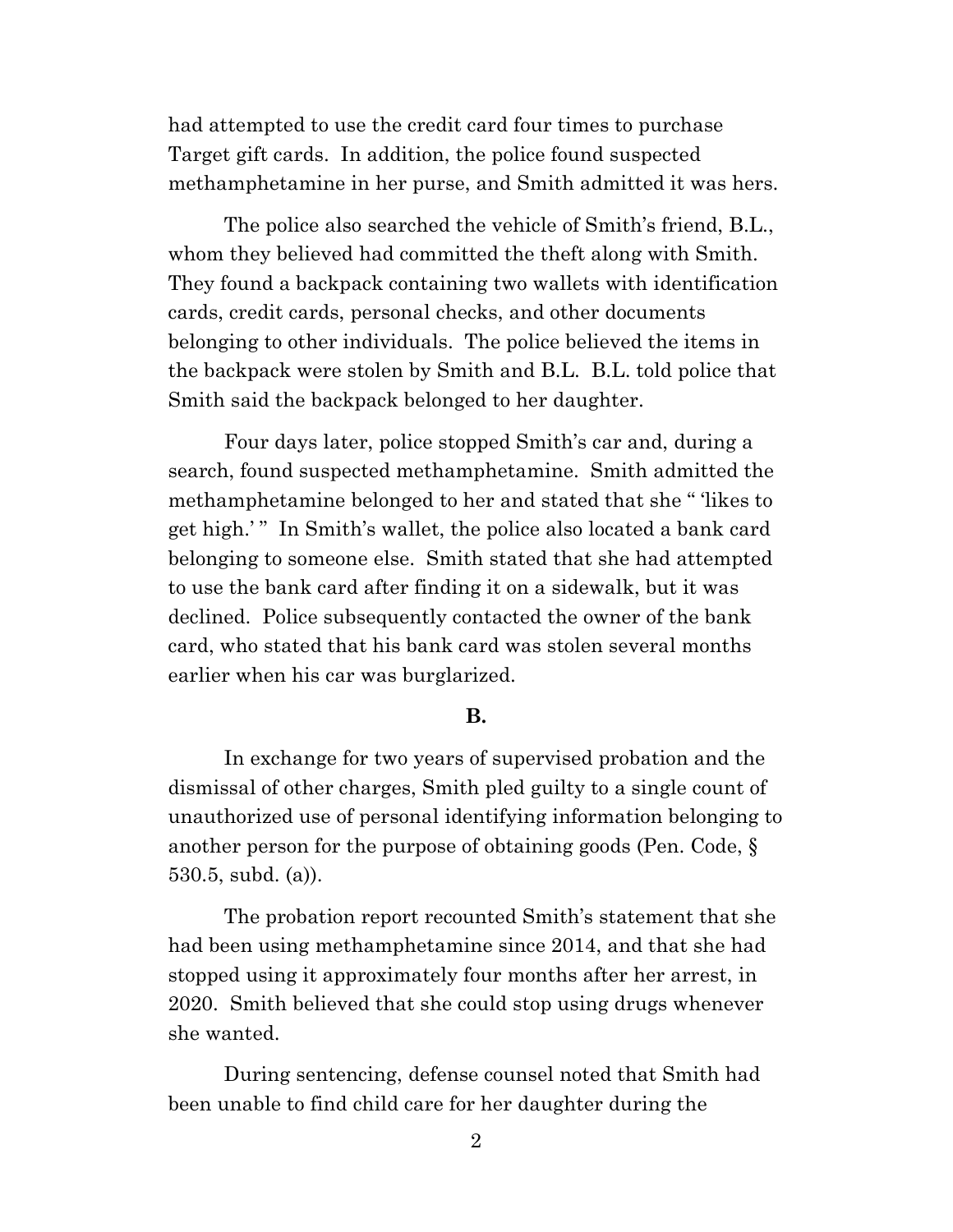coronavirus pandemic, and the People acknowledged that Smith "does have a young child that she is taking care of." In conformance with the plea agreement, the trial court sentenced Smith to two years of supervised probation. The court determined that she presented an unusual case in which supervised probation was warranted because of her substance abuse problem and the great likelihood that she would respond to treatment. The court stated that "it's clear that there is some form of treatment that's required to address the underlying issues, and those are substance [abuse] issues."

The court imposed a probation condition requiring Smith to "complete a drug and alcohol assessment and follow through with treatment as directed by probation." In addition, the court imposed a condition that Smith "participate in any treatment/therapy/counseling program, including residential, as directed by the probation officer" (treatment condition). The court also required that Smith "provide complete and current financial information, including verification of earnings, as directed by the probation officer" (financial disclosure condition). Smith's appeal concerns the latter two conditions.

#### **DISCUSSION**

## **A.**

## *Treatment Condition*

 Smith asserts that the treatment condition is unconstitutional because it is vague and overbroad, and it improperly delegates judicial authority to the probation officer. In addition, she contends that the treatment condition is unreasonable under *People v. Lent* (1975) 15 Cal.3d 481 (*Lent*). We agree with Smith that the condition includes an unconstitutional delegation of authority.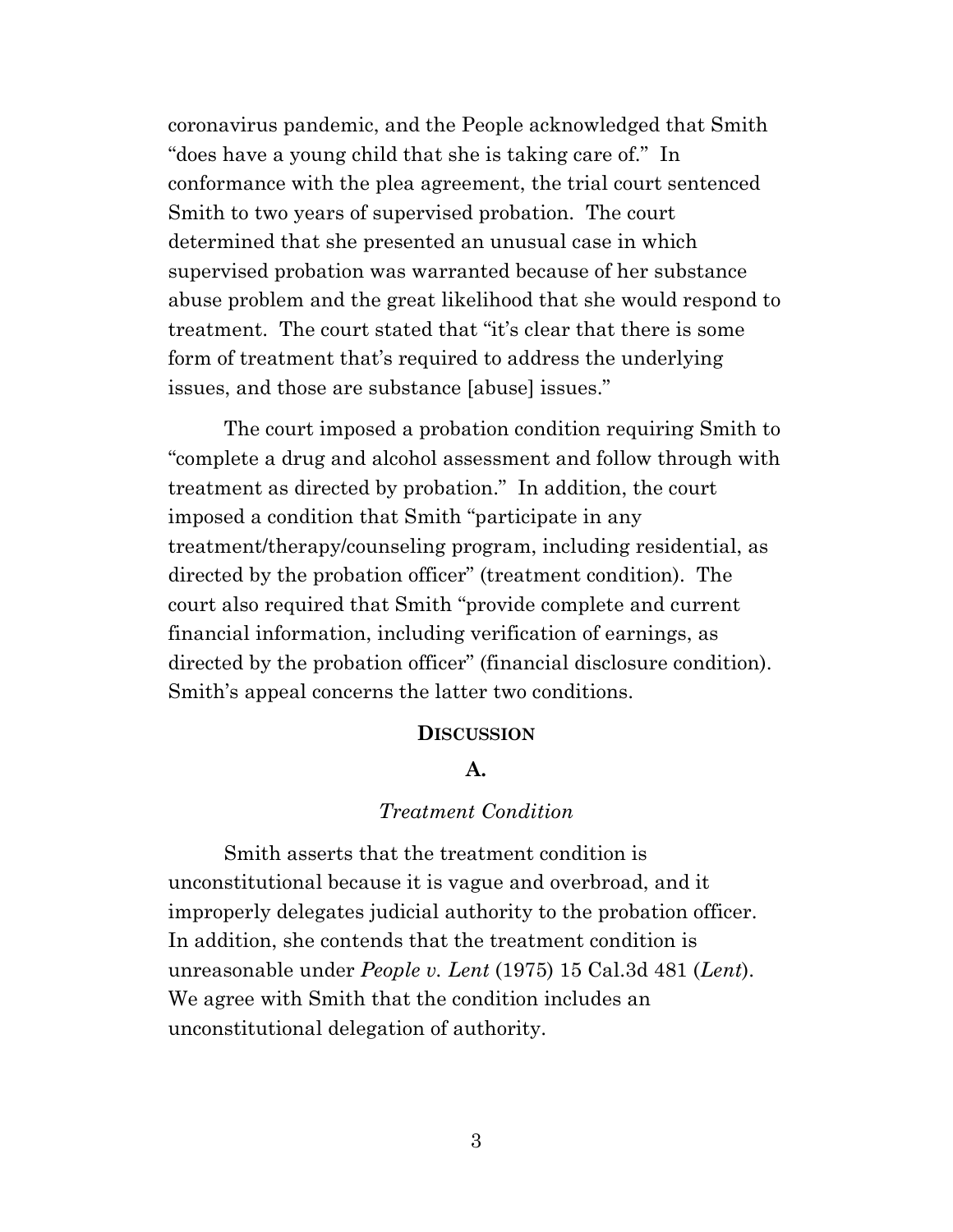As an initial matter, the People argue that Smith forfeited her challenge to the treatment condition because she failed to object to it in the trial court. Although her attorney did not object, Smith herself did ask what the court meant by the condition that she go to a program, suggesting that she believed there was some vagueness or lack of specificity with the treatment condition. In any event, Smith's facial constitutional challenge may be considered for the first time on appeal because it does not depend on the underlying factual record. (See *In re Sheena K.* (2007) 40 Cal.4th 875, 884-886 (*Sheena K.*).) Her *Lent* challenge is forfeited, however. (*Sheena K., supra,* at pp. 884- 886.)

**2.** 

 To survive a vagueness challenge, a probation condition must be precise enough to provide the probationer with notice of what is required or prohibited and allow the court to ascertain whether the probationer has violated its terms. (*Sheena K.*, *supra*, 40 Cal.4th at p. 890; *People v. Gonsalves* (2021) 66 Cal.App.5th 1, 7 (*Gonsalves*).) When a probation condition impinges on a person's constitutional rights, the condition is overbroad if its restrictions are not closely tailored to the purpose served by the condition. (*Sheena K.*, *supra*, at p. 890.)

By leaving key determinations to be decided ad hoc, a vague probation condition may also result in an impermissible delegation of authority to the probation officer. (See *Sheena K.*, *supra*, 40 Cal.4th at p. 890.) Under the separation of powers doctrine (Cal. Const., art. III, § 3), judicial powers may not be delegated to nonjudicial officers. (*In re S.H.* (2003) 111 Cal.App.4th 310, 318, fn. 11.) While the probation officer may properly specify the details necessary to effectuate the court's probation conditions, it is the court's duty to determine the nature of the requirements imposed on the probationer.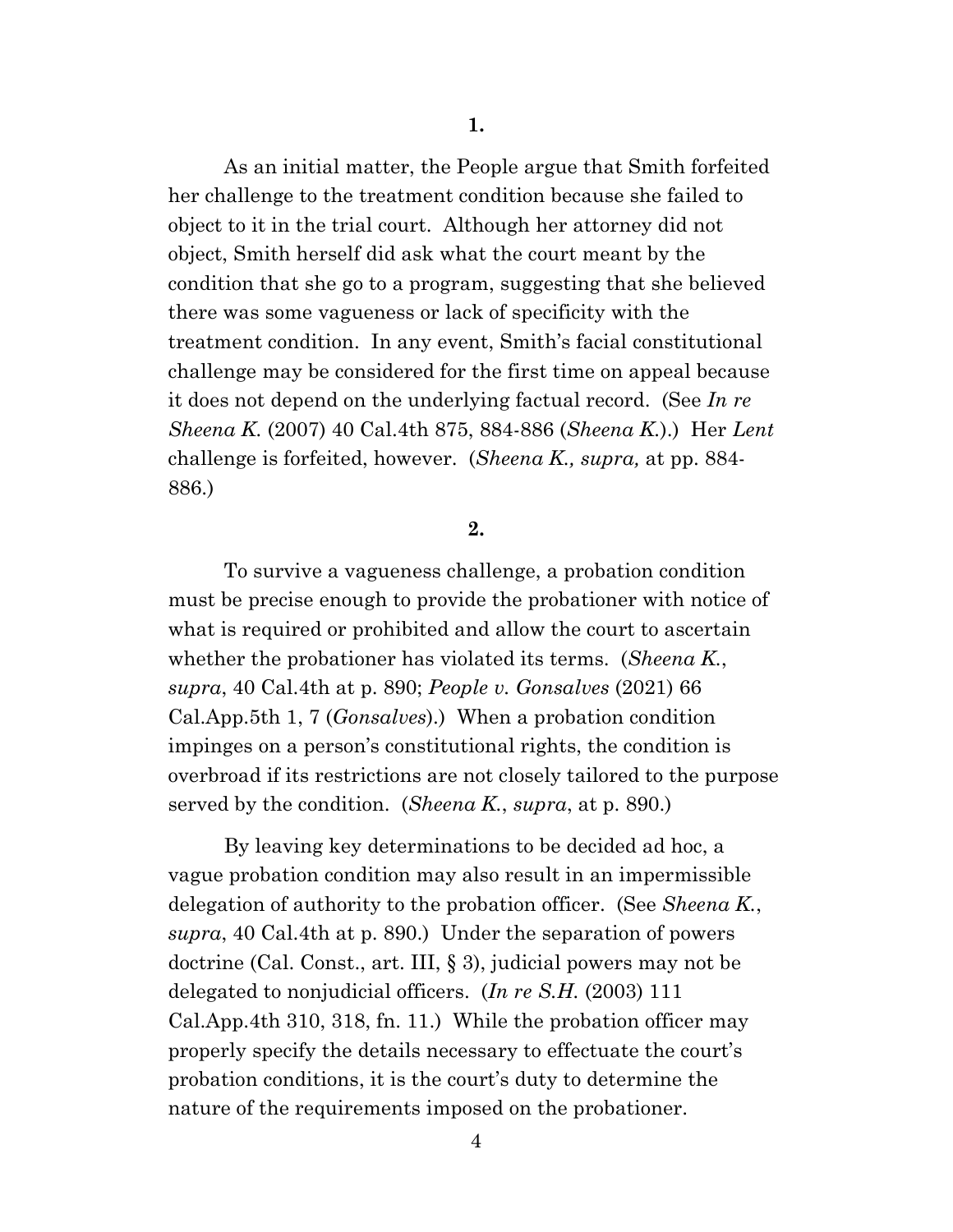(*Gonsalves, supra*, 66 Cal.App.5th at p. 8; see *People v. O'Neil*  (2008) 165 Cal.App.4th 1351, 1358-1359.)

Smith's constitutional challenges present questions of law that we consider de novo. (See *In re David C.* (2020) 47 Cal.App.5th 657, 668-669  $&$  fn. 7.) When construing probation conditions, we consider their context and we use common sense. (*People v. Rhinehart* (2018) 20 Cal.App.5th 1123, 1129.) Where the trial court has made oral or written comments clarifying the probation condition, we may consider those comments in determining whether a challenged condition is unconstitutionally vague. (See *Sheena K.*, *supra*, 40 Cal.4th at p. 891.)

**3.** 

 The challenged condition provides: "Defendant to participate in any treatment/therapy/counseling program, including residential, as directed by the probation officer." Smith contends that the treatment condition is vague, overbroad, and an improper delegation of authority because it allows the probation officer to decide whether she will be required to attend any treatment, counseling, or therapy program and it fails to provide her with notice of the nature of the treatment, counseling, or therapy required.

The People do not dispute that the treatment condition as worded may be problematic in the respects Smith has identified. But the People correctly argue that it is more clear and focused when read in context. The treatment condition must be considered alongside the assessment condition, which provides that Smith must "complete a drug and alcohol assessment and follow through with treatment as directed by probation." This is consistent with the court's oral comments that Smith needed treatment for her substance abuse problem.

When considered in light of the assessment condition and the court's comments, the condition passes muster. The court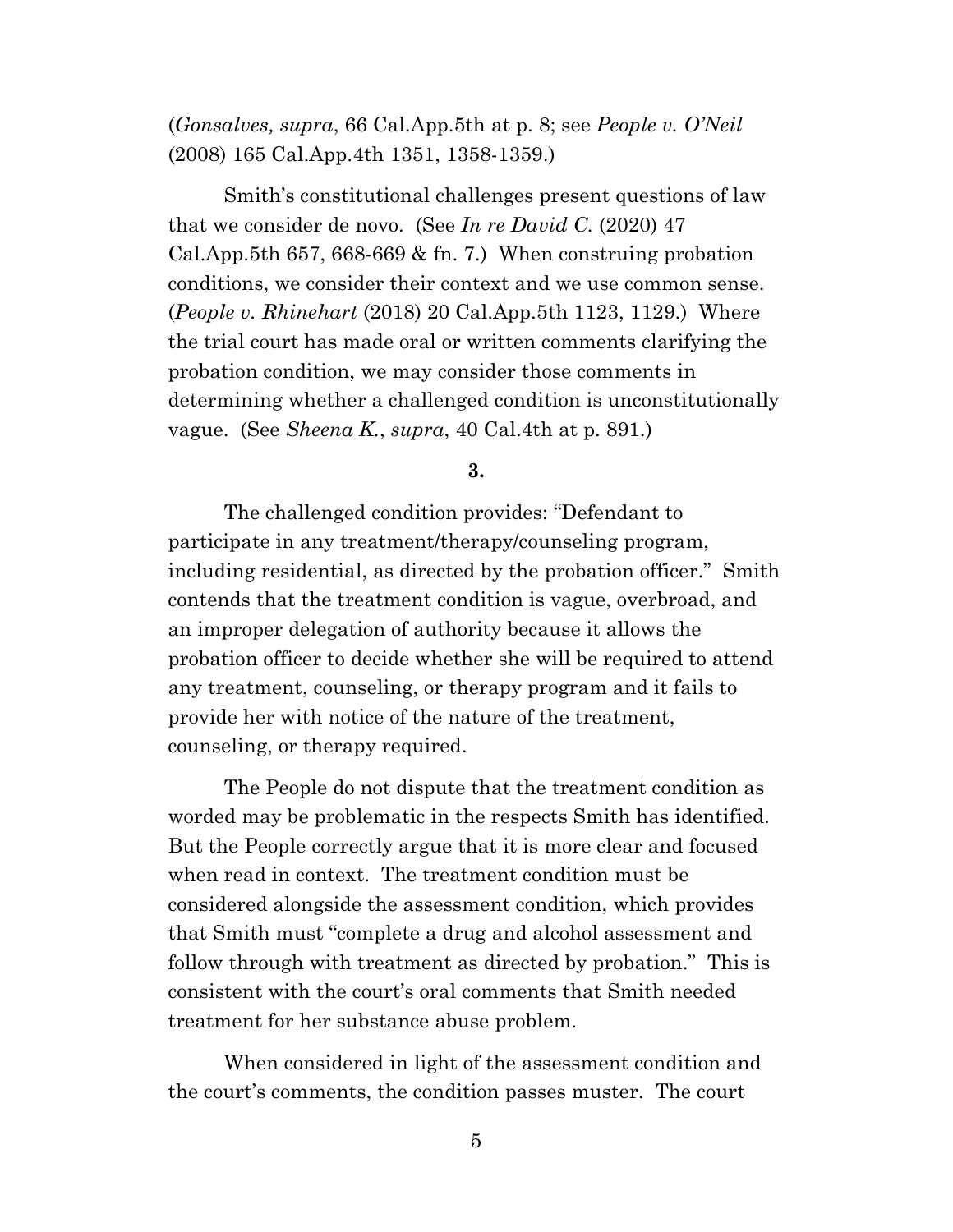mandated treatment for substance abuse based on the assessment while leaving the probation officer to oversee the details. (See *United States v. Young* (2d Cir. 2018) 910 F.3d 665, 671 (*Young*) [upholding condition requiring treatment if a substance abuse evaluation indicates a need for treatment].)

**4.** 

Smith contends that the treatment condition violates the separation of powers doctrine because it delegates to the probation officer the discretion to decide whether she must attend a residential program, as opposed to an outpatient program. We agree.

A residential program can impose far greater burdens on a person's liberty interests than an outpatient program. (See *United States v. Esparza* (9th Cir. 2009) 552 F.3d 1088, 1091 (*Esparza*).) Unlike outpatients, participants in residential programs may be confined to the treatment facility for the duration of the program, separated from family and friends, and unable to maintain a job. (*United States v. Matta* (2d Cir. 2015) 777 F.3d 116, 122 (*Matta*); *United States v. Martinez* (5th Cir. 2021) 987 F.3d 432, 435 (*Martinez*).) Given the significant liberty interests at stake, a court—not a probation officer—must make the decision to require a defendant to attend residential treatment. (See *Matta*, *supra*, at p. 123; *United States v. Mike* (10th Cir. 2011) 632 F.3d 686, 695-696 (*Mike*).) We therefore agree with the federal courts of appeal that have held that entrusting the decision whether to mandate residential treatment to the probation officer is an improper delegation of judicial authority. (*Martinez*, *supra*, at pp. 435-436; *Matta*, *supra*, at pp. 122-123; *Mike*, *supra,* at pp. 695-696; *Esparza*, *supra*, at p. 1091.)

Here, the parties negotiated a disposition that would allow Smith to remain out of custody in part because she had a young daughter for whom she cared at home. Although the trial court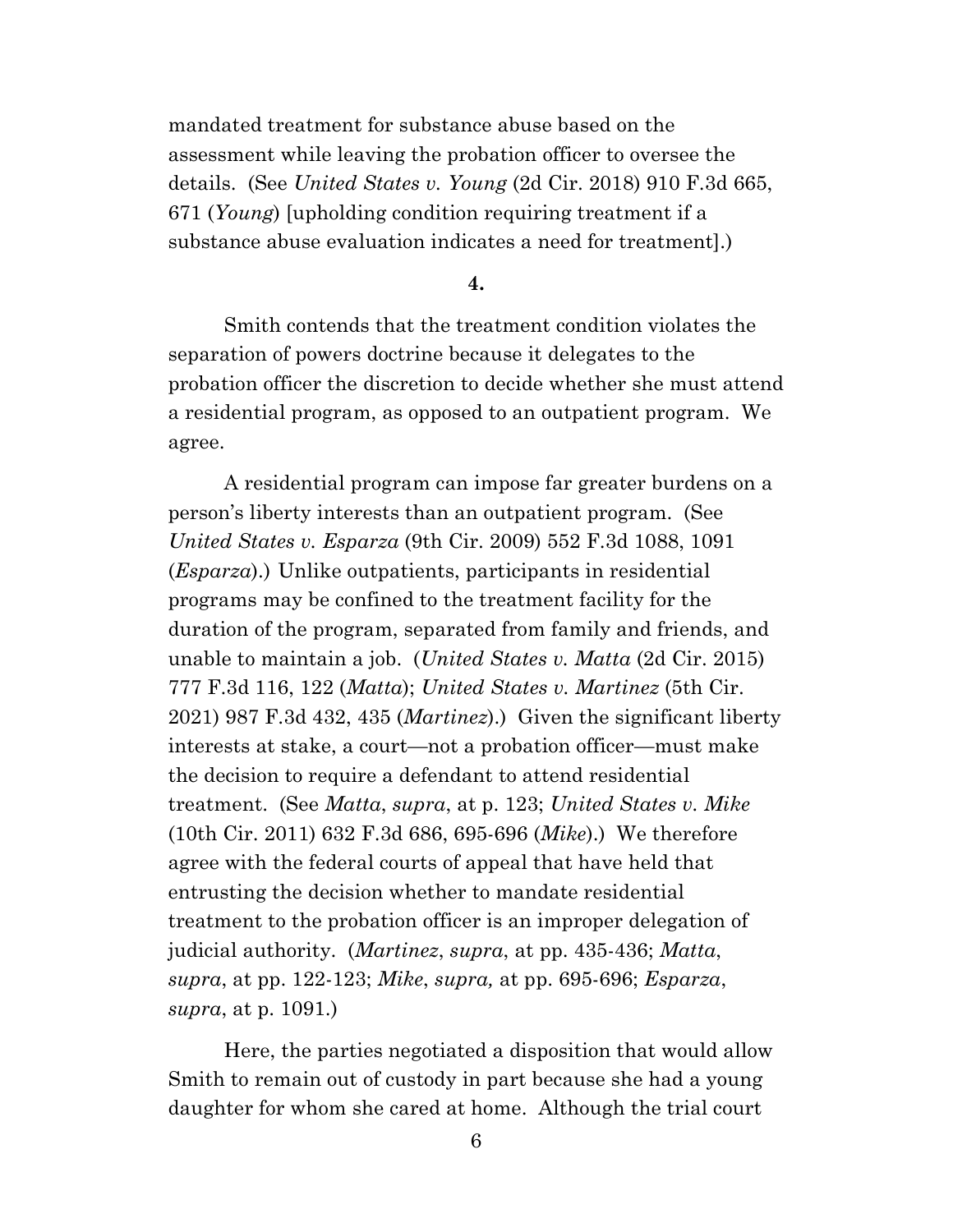made clear that Smith needed "some form of treatment" for substance abuse, the court did not require that she attend a residential treatment program as opposed to an outpatient program. Nor did the probation report specify residential treatment.

We therefore reverse the authorization for the probation officer to determine whether residential treatment is required and remand for the trial court to decide if it wishes to mandate residential treatment. The court's decision may be informed by the results of any assessment and additional information provided by the parties.

## **B.**

# *Financial Disclosure Condition*

 Smith also challenges the condition requiring her "to provide complete and current financial information, including verification of earnings, as directed by the probation officer." She asserts that the condition is unreasonable under *Lent* and is unconstitutional because it is vague, overbroad, and an impermissible delegation of judicial authority. We conclude that Smith's arguments are without merit.

Under the *Lent* test, a probation condition is invalid if it (1) is unrelated to the crime for which the defendant was convicted; (2) pertains to conduct that by itself is not criminal; *and* (3) it regulates conduct not reasonably related to potential criminal acts. (*In re Ricardo P.* (2019) 7 Cal.5th 1113, 1118, citing *Lent*, *supra*, 15 Cal.3d at p. 486.) Here, Smith is unable to establish the first and third parts of the test. She was convicted of unauthorized use of personal identifying information (Pen. Code, § 530.5, subd. (a)) based on trying to use a stolen credit card to purchase gift cards. Smith also had in her possession at least one other stolen bank card. Requiring her to provide information that would allow her probation officer to ensure that funds in her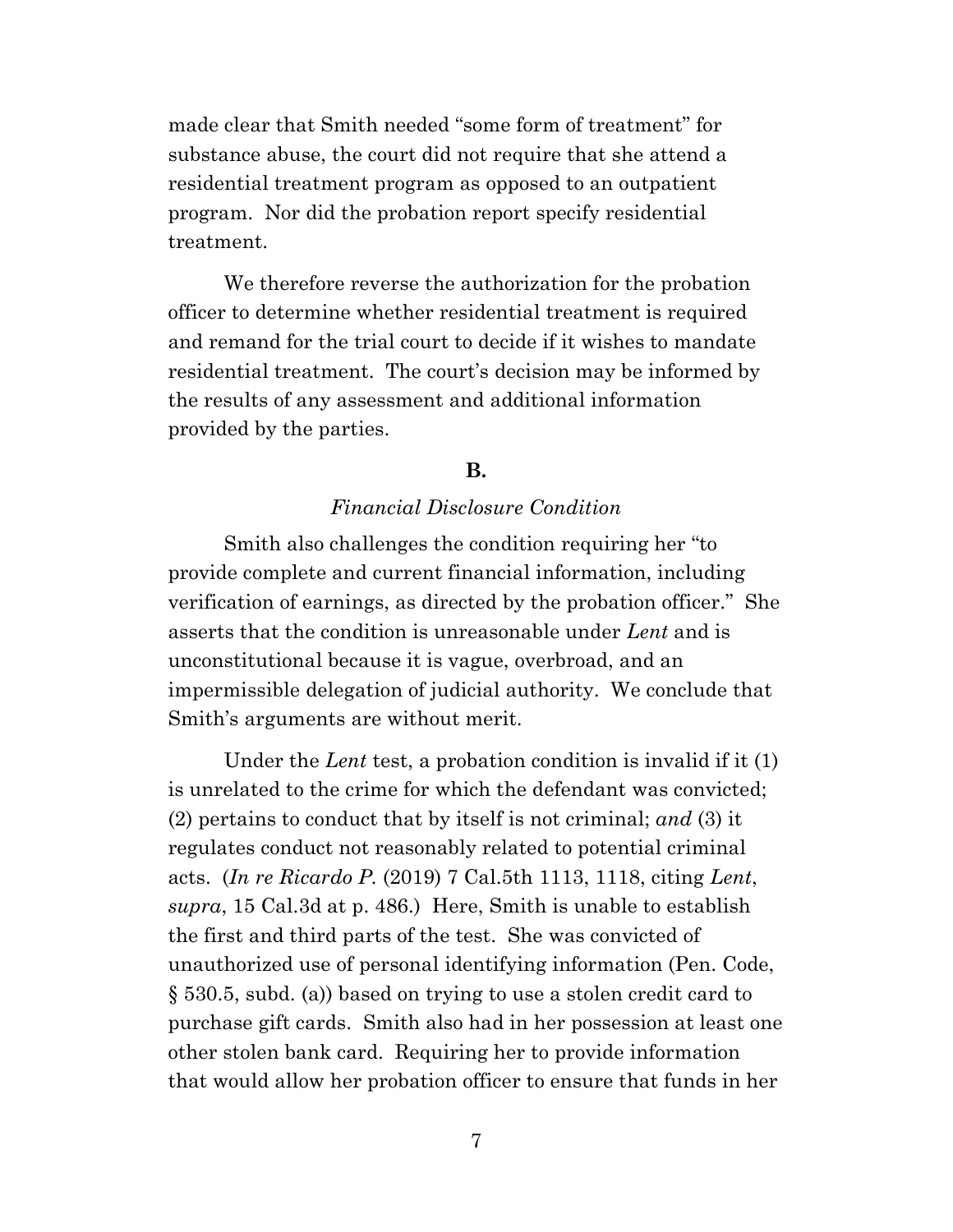possession came from a legitimate source is clearly related to the crime at issue here. For the same reason, the requirement is reasonably related to preventing future criminality. (See *United States v. Garcia* (9th Cir. 2008) 522 F.3d 855, 861-862.)

With respect to her constitutional challenge, Smith contends that the condition is vague, overbroad, and an improper delegation of judicial authority because it fails to specify the type of financial information she is required to provide. She also asserts that the condition violates her right to privacy to the extent it requires her to produce information that is irrelevant to her sources of income. According to Smith, the condition could be more narrowly tailored to focus on information related to her sources of income.

However, the trial court's oral comments make clear that the financial disclosure condition is limited in exactly the way Smith has identified.(See *Sheena K.*, *supra*, 40 Cal.4th at p. 891.) The court stated: "I am going to require the financial information disclosure, it is an identity theft charge, she did have items belonging to other people in her possession, and I think it's fair and appropriate for Probation to be able to assess where her funds are coming from under those circumstances." When considered in the context of the court's remarks, and as the People concede, the condition only requires Smith to provide information about her sources of income. We therefore reject Smith's argument that the condition is vague and improperly delegates authority to the probation officer.

Nor is the condition overbroad. As Smith acknowledges, so long as the condition is limited to information related to her sources of income, it does not infringe on her privacy rights.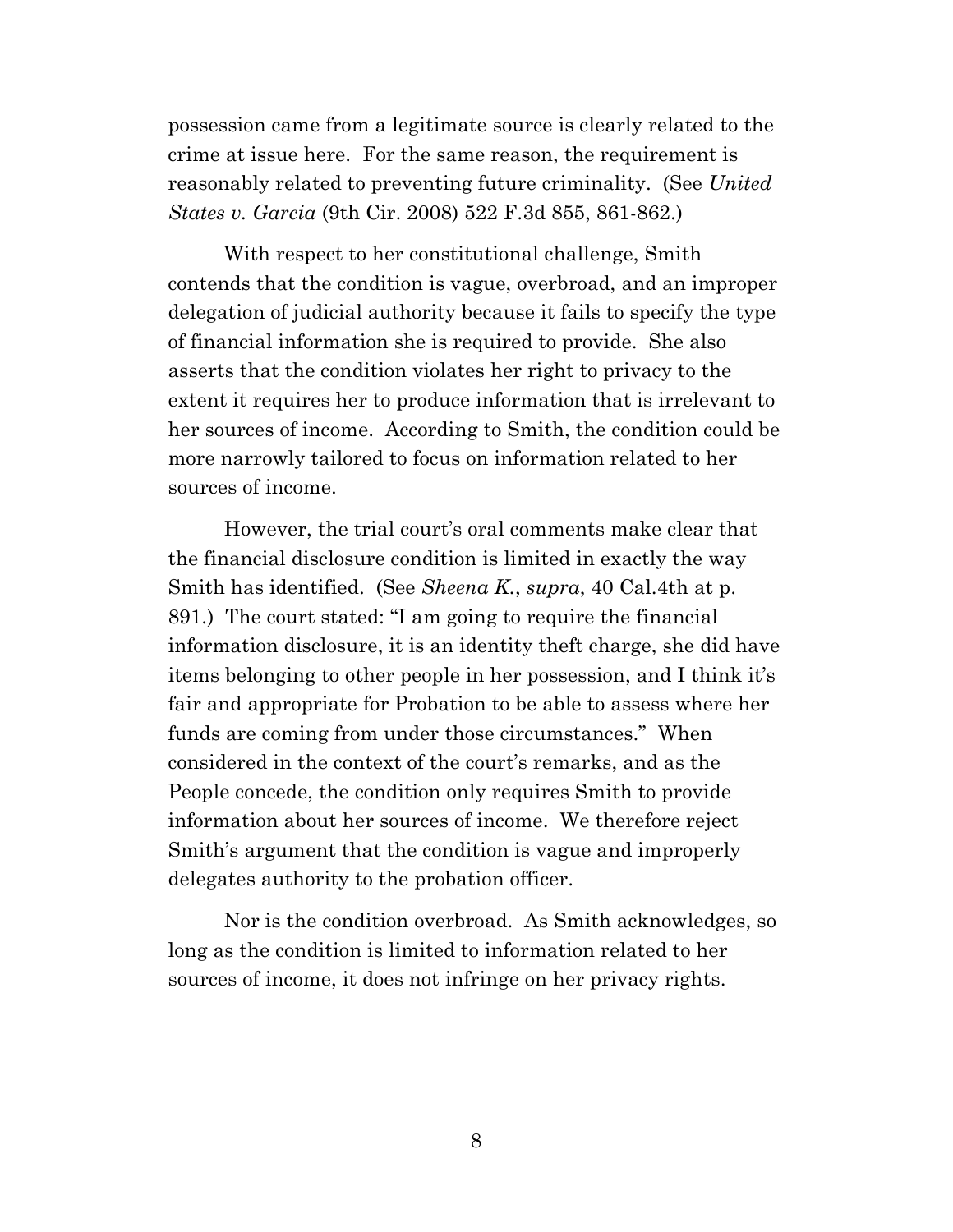## **DISPOSITION**

The matter is remanded to the trial court with directions either to strike the words "including residential" from the treatment condition or to specify that the court requires Smith undergo residential treatment. In all other respects, the judgment is affirmed.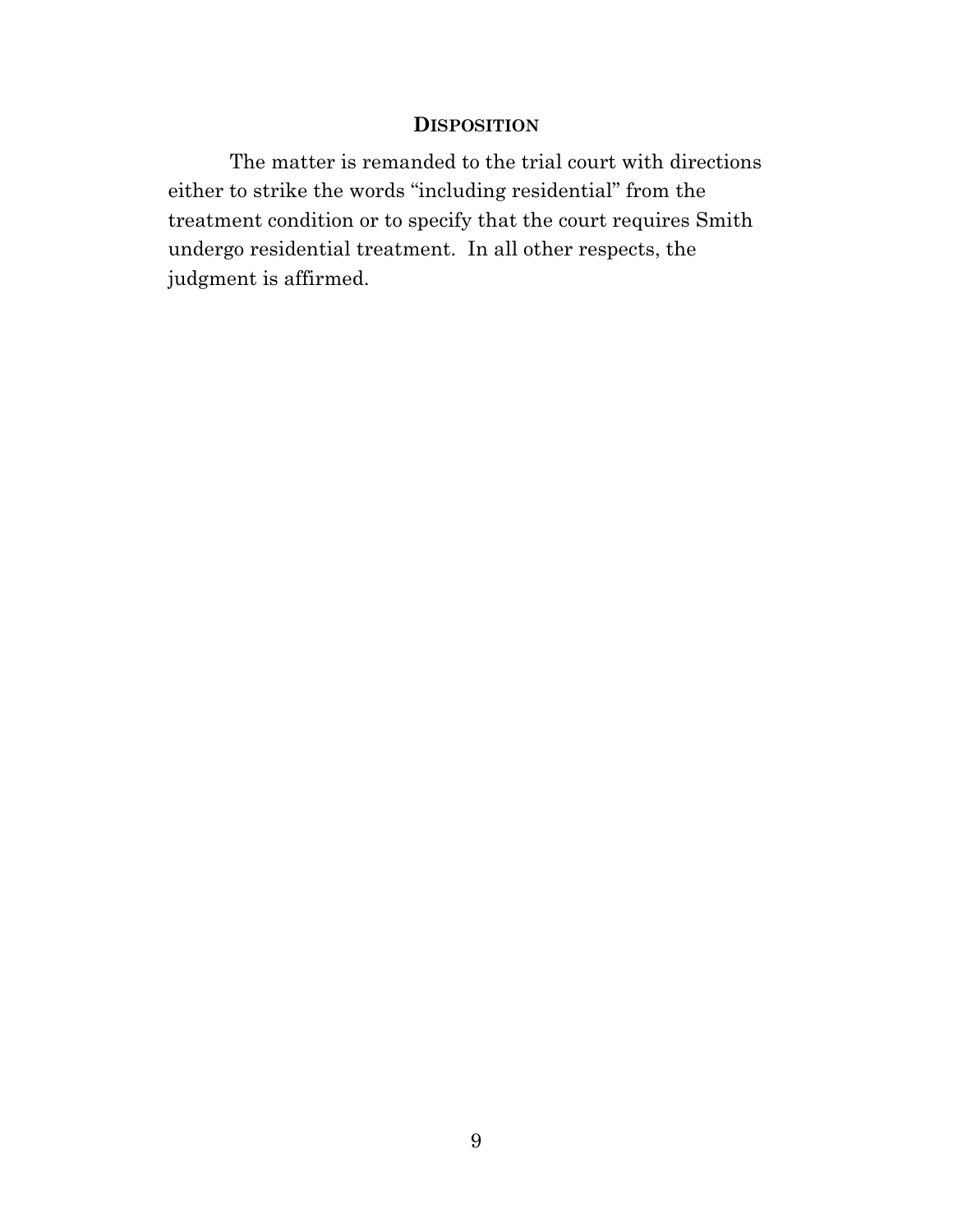BURNS, J.

\_\_\_\_\_\_\_\_\_\_\_\_\_\_\_\_\_\_\_\_\_\_

We concur:

JACKSON, P.J.

\_\_\_\_\_\_\_\_\_\_\_\_\_\_\_\_\_\_\_\_\_\_\_\_\_\_\_\_

\_\_\_\_\_\_\_\_\_\_\_\_\_\_\_\_\_\_\_\_\_\_\_\_\_\_\_\_ WISEMAN, J.[\\*](#page-9-0)

A162551

<span id="page-9-0"></span><sup>\*</sup> Retired Associate Justice of the Court of Appeal, Fifth Appellate District, assigned by the Chief Justice pursuant to article VI, section 6 of the California Constitution.